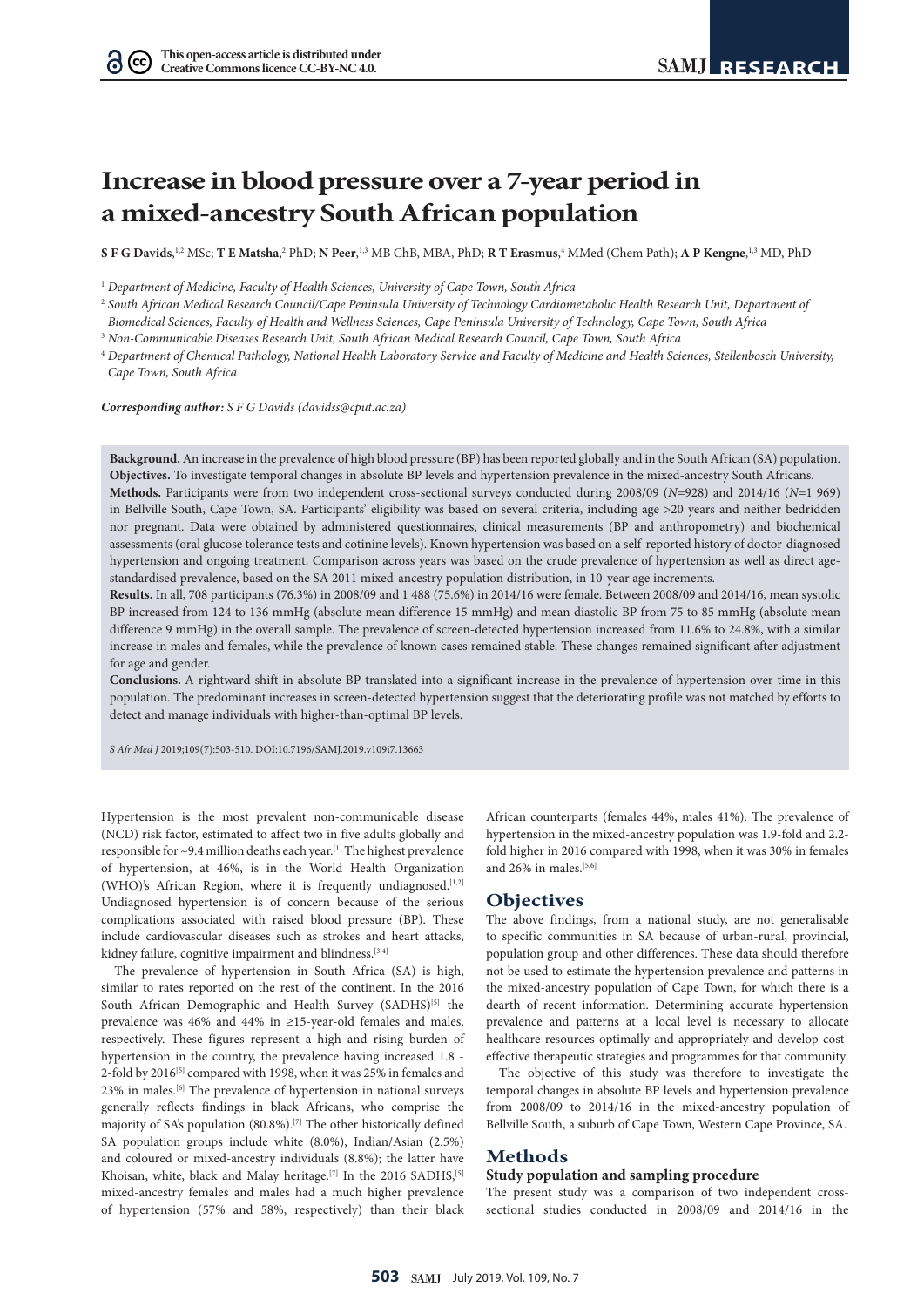predominantly mixed-ancestry population of Bellville South. The mixed-ancestry population, also known as coloured, has 32 - 43% Khoisan (indigenous South Africans), 20 - 36% Bantu-speaking African, 21 - 28% European and 9 - 11% Asian ancestry and is unique to SA.[8] Bellville South township (i.e. underdeveloped urban area) is located in the northern suburbs of Cape Town and was founded in the late 1950s. The initial study was conducted in ≥18-year-old residents and the second study in ≥20-year-olds, using randomised street selection. Trained fieldworkers approached every dwelling in the selected streets and invited all potential individuals from each household who fulfilled the inclusion criteria to participate. If there was no answer, the recruiters would make a note and then move to the next house, making it difficult to determine the number of nonresponders in both studies. During the 2008/09 survey, 946 subjects were recruited, as previously described by Zemlin *et al.*,<sup>[9]</sup> and during the 2014/16 survey an additional 1 989 subjects were recruited. Consenting individuals living in Bellville South, of mixed ancestry, ≥20 years of age and neither bedridden nor pregnant, were included.

#### **Ethics approval and consent to participate**

Ethics approval for the 2008/09 and 2014/16 studies was obtained from the Cape Peninsula University of Technology (ref. nos CPUT/ HW-REC 2008/002 and CPUT/HW-REC 2015/H01, respectively), while ethics approval for the present study was obtained from the University of Cape Town Human Research Ethics Committee (ref. no. 442/2016). Permission to conduct the analysis was granted by the City of Cape Town and community management. All participants had provided written informed consent.

#### **Data collection**

Trained research personnel administered questionnaires and collected clinical and biochemical measurements at a designated research site. Anthropometric measurements, including weight, height, and hip and waist circumferences, were obtained using standardised techniques as prescribed by the WHO.<sup>[10]</sup> Each measurement was taken three times and then averaged. Registered nurses measured the participants' BPs, using electronic BP monitors; BP readings were taken three times at 3-minute intervals,<sup>[10]</sup> and the lowest systolic BP (SBP) and corresponding diastolic BP (DBP) readings were used. Participants with no history of clinically diagnosed diabetes mellitus underwent a 75 g oral glucose tolerance test (OGTT) as recommended by the WHO.[11]

#### **Definitions**

Level of education was categorised into two groups, namely ≤7 years of education (completion of primary school) and >7 years (secondary schooling and higher). Body mass index (BMI, kg/m<sup>2</sup>) was defined as normal weight  $(<25.0 \text{ kg/m}^2)$ , overweight  $(25.0 - 29.99 \text{ kg/m}^2)$  and obese (≥30.0 kg/m<sup>2</sup>). Known hypertension was defined as individuals who were diagnosed as hypertensive and currently on medication, and screen-detected hypertension as BP ≥140/90 mmHg. Diabetes was defined as a fasting plasma glucose level ≥7.0 mmol/L and/or a 2-hour post-OGTT plasma glucose level ≥11.1 mmol/L, or selfreported on diabetes medication. Prediabetes was defined as a fasting plasma glucose level between 6.1 mmol/L and 6.9 mmol/L and/or a post 2-hour glucose level between 7.8 mmol/L and 11.1 mmol/L.<sup>[11]</sup> Current tobacco use was defined as a cotinine level >10 ng/mL.<sup>[12,13]</sup> Alcohol consumption was self-reported.

#### **Statistical analysis**

The software programmes Statistica version 13 (Dell, USA) and SPSS version 24 (IBM, USA) were used for data analysis. The results

are reported as means, standard deviations (SDs), percentages and confidence intervals (CIs). Student's *t*-test was used to assess the significance of absolute differences in mean BP over time, while the  $\chi^2$  test was used for categorical variables. The crude prevalence of hypertension as well as the direct age-standardised prevalence, based on the SA 2011 mixed-ancestry population distribution, were estimated in 10-year age increments.<sup>[14]</sup> Multivariable linear regression, adjusted for age, gender and years of study, assessed the effects of BMI, waist circumference, diabetes status, tobacco and alcohol use, and level of education on absolute BP levels. Equivalent logistic regression models, adjusted for age, gender and year of study, investigated the predictors of hypertension overall (known and screen detected) and separately for screen-detected hypertension. A *p*-value <0.05 characterised statistically significant results.

# **Results**

The final sample size for the 2008/09 survey was 928 after excluding participants aged <20 years, 5 non-consenting individuals and a single participant who withdrew from the study. The final sample size for the 2014/16 survey was 1 969 after excluding 10 participants who were not eligible and 10 who withdrew from the study.

#### **Differences between participants in 2008/09 and 2014/16**

The majority of participants in both studies were female (2008/09: 76.3%, *n*=708, and 2014/16: 75.6%, *n*=1 488) (Table 1). In 2014/16, participants were younger than in the 2008/09 study (mean age: overall 49.6 v. 54.3 years, respectively, females 50.3 v. 53.7 years, and males 47.4 v. 56.3 years; all  $p$ <0.001). The level of education was similar across both surveys (all  $p$ >0.612), with about two-thirds of participants having completed >7 years of education.

Within the surveys, male v. female differences were observed for some characteristics, but not consistently across the two surveys, specifically with regard to males being younger in 2014/16 compared with 2008/09 (Table 1). This translated across anthropometric and behavioural findings for males, with weight, BMI, waist and hip measurements and diabetes status being lower in 2014/16 compared with 2008/09. Furthermore, although the overall BMI decreased marginally between 2008/09 and 2014/16 (mean (SD) 29.9 (7.3) v.  $29.2$  (8.0) kg/m<sup>2</sup>), with a non-significant decrease in females (31.0) v.  $30.7 \text{ kg/m}^2$ ;  $p=0.349$ ), BMI decreased significantly in males (26.1) v. 24.6 kg/m<sup>2</sup>; p=0.003). In 2008/09 and 2014/16, the percentage of current alcohol users was similar overall (27.3% v. 26.6%) and in females (21.2% v. 22.3%), but decreased in males (47.0% v. 39.5%; *p*<0.001). The proportion of current smokers increased in all groups over the 7-year period: 42.5% v. 49.8% overall, 40.9% v. 46.2% in females, and 47.7% v. 60.8% in males (all *p*<0.019).

## **Differences in BP and hypertension between 2008/09 and 2014/16**

Mean BP levels increased between 2008/09 and 2014/16 from 124 mmHg to 136 mmHg for SBP and from 75 mmHg to 85 mmHg for DBP in the overall sample (both  $p$ <0.001). A similar pattern was observed for males and females (Figs 1 and 2). Between 2008/09 and 2014/16, the greatest increases for SBP were 19 mmHg in females and 13 mmHg in males, while for DBP these were 12 mmHg and 9 mmHg in males and females, respectively (Fig. 1).

The crude and age-standardised hypertension prevalence increased from 48.4% and 30.7%, respectively, in 2008/09 to 59.1% and 45.0% in 2014/16 (*p*<0.001). Of concern was the high proportion of screendetected or unknown hypertension, which more than doubled between 2008/09 and 2014/16; the crude prevalence increased from 11.6% to 24.8% and the age-standardised prevalence from 8.3%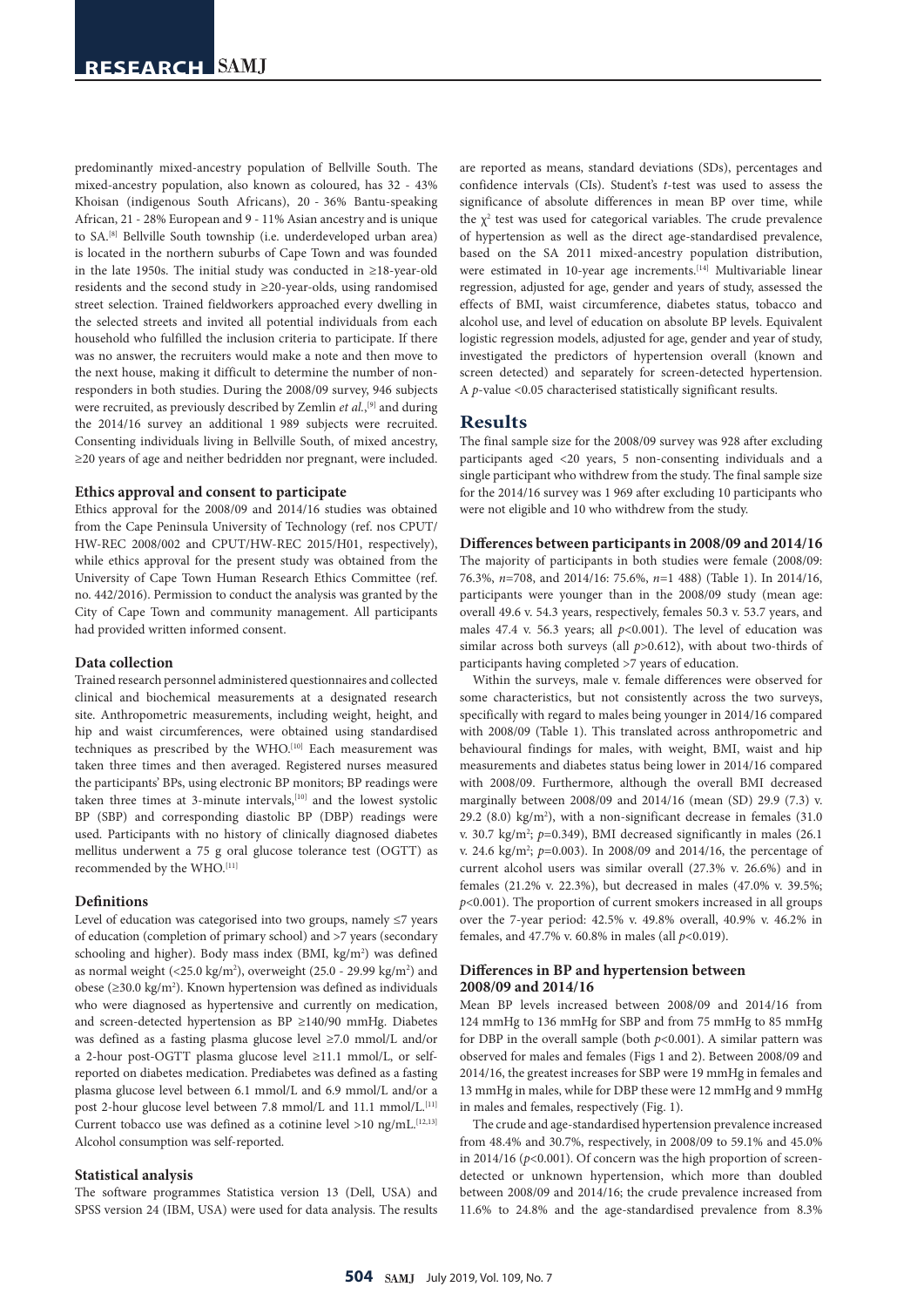|                 | Overall            |         |                 | Female             |         |                 | Male            |         | 2008/09<br>F v. M | 2014/16<br>Fv.M |
|-----------------|--------------------|---------|-----------------|--------------------|---------|-----------------|-----------------|---------|-------------------|-----------------|
| 2008/09 (N=928) | 2014/16 (N=1969)   | p-value | 2008/09 (N=708) | 2014/16 (N=1 488)  | p-value | 2008/09 (N=220) | 2014/16 (N=481) | p-value | p-value           | p-value         |
| 54.3 (14.7)     | 49.6 (15.2)        | 0.001   | 53.7 (14.4)     | 50.3 (14.9)        | < 0.001 | 56.3 (15.2)     | 47.4 (15.7)     | 0.001   | 0.022             | 0.001           |
|                 |                    | 0.612   |                 |                    | 0.653   |                 |                 | 0.856   | 0.056             | 0.007           |
| 324/920 (35.2)  | 670/1956 (34.3)    |         | 259/702 (36.9)  | 531/1 479 (35.9)   |         | 65/218 (29.8)   | 139/477 (29.1)  |         |                   |                 |
| 596/920 (64.8)  | 1 286/1 956 (65.7) |         | 443/702 (63.1)  | 948/1 479 (64.1)   |         | 153/218 (70.2)  | 338/477 (70.9)  |         |                   |                 |
|                 |                    | < 0.001 |                 |                    | < 0.001 |                 |                 | 0.001   | 0.001             | < 0.001         |
| 250/915 (27.3)  | 519/1957 (26.6)    |         | 148/698 (21.2)  | 330/1479 (22.3)    |         | 102/217 (47.0)  | 189/478 (39.5)  |         |                   |                 |
| 474/915 (51.8)  | 1 229/1 957 (62.8) |         | 413/698 (59.2)  | 1 005/1 479 (68.0) |         | 61/217(28.1)    | 224/478 (46.9)  |         |                   |                 |
| 191/915 (20.9)  | 209/1957 (10.6)    |         | 137/698 (19.6)  | 144/1479 (9.7)     |         | 54/217 (24.9)   | 65/478 (13.6)   |         |                   |                 |
|                 |                    | < 0.001 |                 |                    | 0.019   |                 |                 | 0.001   | 0.074             | 0.001           |
| 392/923 (42.5)  | 950/1909 (49.8)    |         | 288/705 (40.9)  | 666/1 442 (46.2)   |         | 104/218 (47.7)  | 284/467 (60.8)  |         |                   |                 |
| 531/923 (57.5)  | 959/1 909 (50.2    |         | 417/705 (59.1)  | 776/1 442 (53.8)   |         | 114/218 (52.3)  | 183/467 (39.2)  |         |                   |                 |
| 74.9 (17.9)     | 74.1 (19.8)        | 0.308   | 75.4 (18.1)     | 75.3 (19.9)        | 0.942   | 73.1 (17.1)     | 70.1 (19.0)     | 0.053   | 0.092             | 0.001           |
| 158.7 (8.7)     | 159.7 (8.6)        | 0.003   | 56.0 (7.0)      | 156.7 (6.6)        | 0.019   | 167.5 (8.0)     | 169.0 (7.5)     | 0.022   | < 0.001           | 0.001           |
| 29.9 (7.3)      | 29.2(8.0)          | 0.031   | 31.0(7.2)       | 30.7 (7.9)         | 0.349   | 26.1(6.2)       | 24.6 (6.4)      | 0.003   | 0.001             | 0.001           |
| 97.1 (14.9)     | 92.6 (17.1)        | < 0.001 | 98.0 (14.7)     | 94.7 (16.7)        | 0.001   | 94.1 (15.1)     | 86.1 (16.6)     | 0.001   | 0.001             | 0.001           |
|                 |                    |         |                 |                    |         |                 |                 |         |                   |                 |
| 109.8 (14.8)    | 104.5 (16.4)       | < 0.001 | 112.7 (14.9)    | 107.7 (16.2)       | 0.001   | 100.3(10.0)     | 94.5 (12.5)     | 0.001   | 0.001             | 0.001           |
| 123.5 (19.2)    | 136.0 (25.9)       | < 0.001 | 122.5 (19.5)    | 136.3 (25.7)       | 0.001   | 126.6 (18.0)    | 135.0 (26.5)    | 0.001   | 0.007             | 0.320           |
| 74.9 (12.5)     | 85.2 (14.9)        | 0.001   | 74.5 (12.7)     | 85.8 (14.5)        | 0.001   | 76.3 (11.7)     | 83.5 (15.8)     | 0.001   | 0.068             | 0.001           |
| 74.0 (11.7)     | 72.3 (12.8)        | 0.001   | 74.4 (11.7)     | 73.4 (12.5)        | 0.06    | 72.7 (11.7)     | 68.9 (13.1)     | 0.001   | 0.057             | 0.001           |
|                 |                    | < 0.001 |                 |                    | < 0.001 |                 |                 | 0.001   | 0.622             | < 0.001         |
| 266/925 (28.8)  | 384/1960 (19.6)    |         | 198/705 (28.1)  | 310/1480 (20.9)    |         | 68/220 (30.9)   | 74/480 (15.4)   |         |                   |                 |
| 185/925 (20)    | 298/1960 (15.2)    |         | 145/705 (20.6)  | 243/1 480 (16.4)   |         | 40/220 (18.2)   | 55/480 (11.5)   |         |                   |                 |
| 474/925 (51.2)  | 1278/1 960 (65.2)  |         | 362/705 (51.3)  | 927/1480 (62.6)    |         | 112/220 (50.9)  | 351/480 (73.1)  |         |                   |                 |

to 22.9% (both *p*≤0.003). Crude screen-detected hypertension by gender increased in both females (11.0% to 23.7%; *p*<0.001) and males (13.6% to 28.3%; *p*<0.001).

In contrast, the prevalence of known hypertension in the overall sample mostly remained stable: 36.7% in 2008/09 v. 34.3% in 2014/16 for crude prevalence, and 22.4% v. 22.1% for age-standardised prevalence. However, this concealed a signi ficant decrease in known hyper tension prevalence for males from 34.5% to 22.7% (*p*=0.013); there was minimal change for females (37.4% v. 38.1%; *p*=0.838) (Table 2). There was evidence of interaction by gender in the change of hypertension prevalence across years (known hyperten sion: *p*=0.030 for gender\*year and screen-detected hypertension: *p*<0.001 for gender\*year; Table 2).

Furthermore, when comparing the relationship between age and hypertension prevalence, there was a highly significant decrease in the mean (SD) age of partici pants with screen-detected hyper tension from 58.6 (14.5) years in 2008/09 to 51.0 (13.8) years in 2014/16 (*p*<0.001). Although the prevalence of screen-detected hypertension increased with age in 2008/09, peaking in the oldest age group (17.8%), in 2014/16 it peaked in the 40 - 49-year age group (31.9%) (Fig. 3).

## **Determinants of changes in BP and hypertension**

In linear regression models, data from the two surveys were com bined and adjusted for age, gender and year of study. Compared with 2008/09, the participants in 2014/16 had 15.6 mmHg (95% CI 13.9 - 17.4) higher SBP and 11.1 mmHg (95% CI 10.0 - 12.2) higher DBP. Furthermore, age, BMI, waist circumference, diabetes, prediabetes, current smoking and current alcohol use were associated with both SBP and DBP, while higher education level was inversely associated with SBP (Table 3).

In an expanded multivariable model using a backward selection method of the above variables,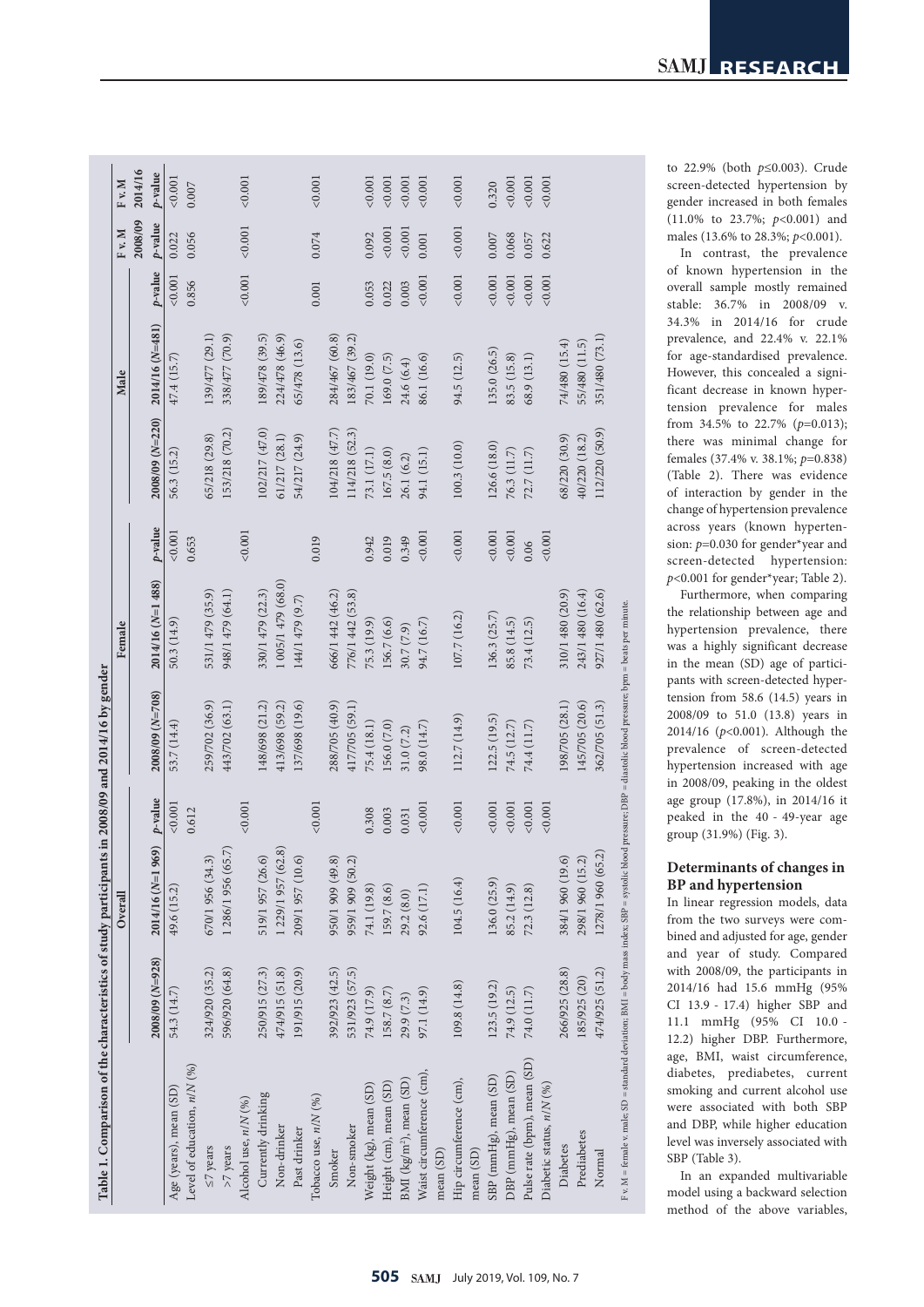

*Fig. 1. Cumulative distribution of overall hypertension status (normal, known hypertension and screendetected hypertension) by SBP and DBP for 2008/09 and 2014/16. (SBP = systolic blood pressure; DBP = diastolic blood pressure.)*



*Fig. 2. Cumulative distribution of screen-detected hypertension by SBP and DBP for 2008/09 and 2014/16. (SBP = systolic blood pressure; DBP = diastolic blood pressure.)*



*Fig. 3. Comparison of the prevalence of hypertension (overall, known and screen detected) between*  2008/09 and 2014/16 by age group.

age, BMI, abnormal glucose tolerance and current drinking were associated with both SBP and DBP, while higher education level was inversely associated with SBP (Table 4). Furthermore, the model showed that the study period, i.e. 2014/16 as opposed to 2008/09, was associated with higher SBP (16.0 mmHg; 95% CI 14.2 - 17.7), as well as higher DBP (11.5 mmHg; 95% CI 10.7 - 12.9).

In logistic regression models adjusted for age, gender and year of study, participants in 2014/16 compared with 2008/09 had almost 3-fold higher odds of hypertension (odds ratio (OR) 2.83, 95% CI 2.33 - 3.45). The odds for screen-detected hypertension were 4-fold greater (OR 4.33, 95% CI 3.29 - 5.69) (Table 5). Older age, current alcohol use, and overweight and obesity were associated with higher odds of hypertension and screen-detected hypertension (Table 5). Additionally, diabetes was significantly associated with hypertension, while lower education level was related to screendetected hypertension; the OR for the latter was lower for past drinking v. no drinking.

# **Discussion**

# **Increases in overall hypertension prevalence over a 7-year period**

The present study showed a highly significant increase in overall hypertension prevalence in the mixed-ancestry population living in Cape Town. Results from two cross-sectional studies conducted in the same community (Bellville South) showed a 1.5-fold increase in age-standardised hypertension over a 7-year period from 2008/09 (30.7%) to 2014/16 (45.0%). The rise in hypertension prevalence in this community over 7 years was similar to that reported by Peer *et al*. [3] for black Africans in Cape Town over an 18-year period (a 1.8-fold increase from 21.6% to 38.9%).<sup>[3]</sup> These increases may reflect differential contributors to hypertension in these communities, but probably represent an accelerated increase in hypertension risk factors over time. Peer et al.<sup>[3]</sup> conducted their comparison between 1990 and 2008/09, while the present comparison was between 2008/09 and 2014/16. Rapid increases in urbanisation over the past decade and the associated growth of hypertension risk factors may be contributing to a steep nonlinear rise in hypertension in Cape Town.

# **High prevalence of screen-detected hypertension**

The high prevalence of screen-detected hypertension (50%) in 2014/16 and the almost 3-fold increase in screen-detected hypertension between 2008/09 and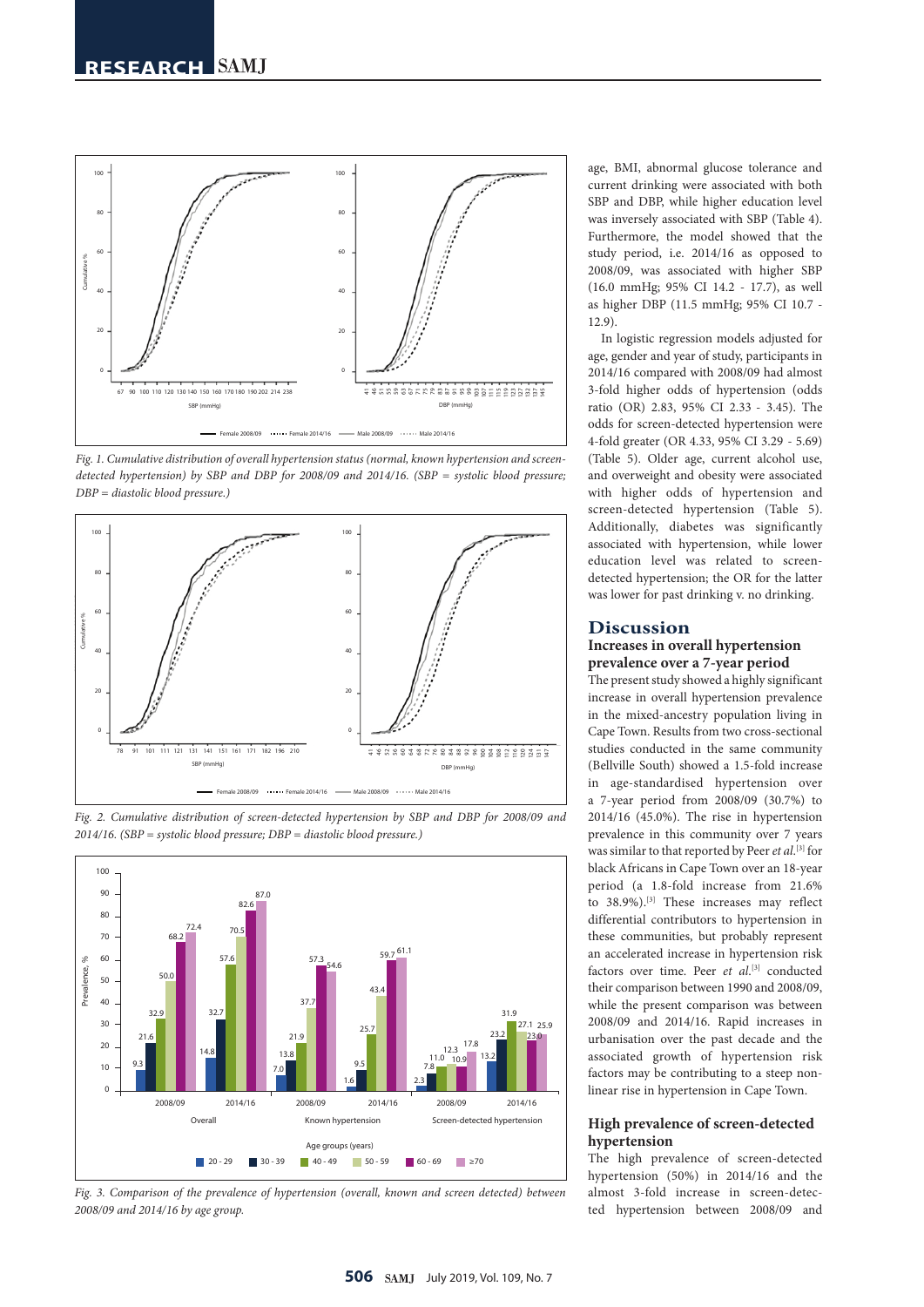| Table 2. Crude and age-standardised prevalence of hypertension in 2008/09 and 2014/16, by gender and year |                     |                                                                                                                                            |         |                     |                                         |        |                    |                                            |         |                     |         |
|-----------------------------------------------------------------------------------------------------------|---------------------|--------------------------------------------------------------------------------------------------------------------------------------------|---------|---------------------|-----------------------------------------|--------|--------------------|--------------------------------------------|---------|---------------------|---------|
|                                                                                                           |                     | Overall                                                                                                                                    |         |                     | Female                                  |        |                    | Male                                       |         | F v. M F v. M       |         |
|                                                                                                           |                     | 2008/09 (N=928) 2014/16 (N=1969) p-value 2008/09 (N=708) 2014/16 (N=1488) p-value 2008/09 (N=2220) 2014/16 (N=481) p-value p-value p-value |         |                     |                                         |        |                    |                                            |         | 2008/09 2014/16     |         |
| Crude prevalence of hypertension:<br>BP $\geq$ 140/90 mmHg and on<br>treatment, % (95% CI)                |                     |                                                                                                                                            |         |                     |                                         |        |                    |                                            |         |                     |         |
| Known hypertension                                                                                        | $36.7(33.7 - 40)$   | $34.3(32.2 - 36.5)$                                                                                                                        | 0.380   |                     | $37.4(33.9 - 41.1)$ $38.1(35.6 - 40.6)$ | 0.838  |                    | $34.5(28.4 - 41.3)$ $22.7(19 - 26.7)$      | 0.013   | $< 0.001$ $< 0.001$ |         |
| Screen-detected hypertension                                                                              | $11.6(9.7 - 13.9)$  | $24.8(22.9 - 26.8)$                                                                                                                        | < 0.001 | $11.0(8.9 - 13.6)$  | $23.7(21.5 - 25.9)$                     | 0.001  | $13.6(9.5 - 19.1)$ | $28.3(24.3 - 32.6)$                        | $0.007$ | < 0.001             | 0.001   |
| Known and screen-detected                                                                                 | $48.4(45.1 - 51.7)$ | $59.1(56.9 - 61.3)$                                                                                                                        | 0.003   | $48.4(44.7 - 52.2)$ | $61.8(59.2 - 64.2)$                     | 0.002  | $48.2(41.4 - 55)$  | $50.9(46.4 - 55.5)$                        | 0.695   | < 0.001             | 0.001   |
| hypertension                                                                                              |                     |                                                                                                                                            |         |                     |                                         |        |                    |                                            |         |                     |         |
| Age-standardised prevalence of<br>hypertension, % (95% CI)                                                |                     |                                                                                                                                            |         |                     |                                         |        |                    |                                            |         |                     |         |
| Known hypertension                                                                                        |                     | $22.4 (22.4 - 22.5)$ $22.1 (22.0 - 22.1)$ <0.001                                                                                           |         |                     | $23.4(23.3 - 23.5)$ $25.3(25.2 - 25.3)$ | 0.001  | $21.9(21.9 - 22)$  | 14.1 (14.1 - 14.2) < 0.001 < 0.001 < 0.001 |         |                     |         |
| Screen-detected hypertension                                                                              | $8.3(8.2 - 8.3)$    | $22.9(22.9 - 23.0)$                                                                                                                        | 0.001   | $8.0(7.9 - 8.0)$    | $22.5(22.4 - 22.5)$                     | 0.001  | $8.2(8.2-8.2)$     | $24.7(24.6 - 24.8)$                        |         | $0.001$ $0.001$     | 0.001   |
| Known and screen-detected                                                                                 |                     | $30.7 (30.7 - 30.8)$ $45.0 (44.9 - 45.0)$                                                                                                  | < 0.001 |                     | $31.4(31.3 - 31.4)$ $47.7(47.7 - 47.8)$ | &0.001 | 30.1 $(30 - 30.2)$ | $38.8(38.8 - 38.9)$                        |         | $< 0.001$ $< 0.001$ | < 0.001 |
| hypertension                                                                                              |                     |                                                                                                                                            |         |                     |                                         |        |                    |                                            |         |                     |         |
| F v. M = female v. male; CI = confidence interval.                                                        |                     |                                                                                                                                            |         |                     |                                         |        |                    |                                            |         |                     |         |

2014/16 are of concern, demonstrating failure of the healthcare system to provide adequate hypertension detection and treatment services in the mixed-ancestry population in Cape Town. Despite the high and rising prevalence of hypertension in this community, the stable prevalence of known hypertension indicates that minimal screening efforts are being undertaken. This situation is unacceptable in view of the severity of hypertension-related complications and the minimal costs involved, apart from time, in measuring BP. An increase in hypertension awareness in the community and a concerted drive by the healthcare sector to promote hypertension screening and to 'know your numbers' are required. These efforts need to be accompanied by an increase in healthcare resources such as staff and medication to optimally treat the high burden of screendetected hypertension.

The National Department of Health (NDoH) in SA prioritised the management of NCDs at the South African Summit on the Prevention and Control of NCDs in 2011. One of the goals was to reduce the prevalence of raised BP by 20% by 2020.[15] However, the numerous good legislative and policy initiatives formulated by the NDoH for the control and management of hypertension over the past two decades have unfortunately not been translated into successful action, as demonstrated the findings of the present study.

Our results primarily reflect a significant increase in newly diagnosed cases of hypertension, with a stable known hypertension prevalence. Despite provision by the SA government of guidelines to increase awareness of NCDs, large numbers of individuals are unaware of their hypertensive status, clearly indicating that the hypertension epidemic exceeds efforts to detect, treat and control the disease and suggesting that hypertension, which has been called the 'silent killer' because symptoms are absent in the early stages,<sup>[16]</sup> may need to be combated with tactics different to those that have been used so far. Although the government is implementing strategies to control NCDs, opportunistic screening at healthcare facilities is generally still relied on to diagnose hypertension, and difficulties in physical access to healthcare and low socioeconomic status are further major challenges in curbing NCD rates. Approximately two-thirds of the Western Cape population lives in the City of Cape Town, which results in overburdened public healthcare facilities with long queues and staff shortages.<sup>[17,18]</sup> Access to private healthcare is only available to those people who are able to afford the facilities or are on a medical aid. Our findings therefore suggest that further strategies are required to create awareness programmes and screening opportunities aimed at reducing or preventing further increases in NCDs, and that these must be accompanied by solutions to the causal effects of the increase in hypertension prevalence.

#### **Shift in peak prevalence from old age to middle age**

In contrast to the 2008/09 findings and global trends in general, [16] in 2014/16 hypertension prevalence peaked at a much younger age. This was particularly true for screen-detected hypertension, where the prevalence peaked in 40 - 49-year-olds in 2014/16 as opposed to ≥70-year-olds in 2008/09. The shift in peak hypertension prevalence by age was unexpected, and may be due to earlier, sustained and longer exposures to lifestyle-related risk factors than those experienced a decade ago. Hypertension is now affecting the younger working-age population in this community, who are in their prime; a decade ago, it was the older retired members of society who most commonly developed the disease. This change will have far-reaching social and financial effects, as the loss of breadwinners who succumb to uncontrolled hypertension and its complications drains household incomes and perpetuates the cycle of poverty.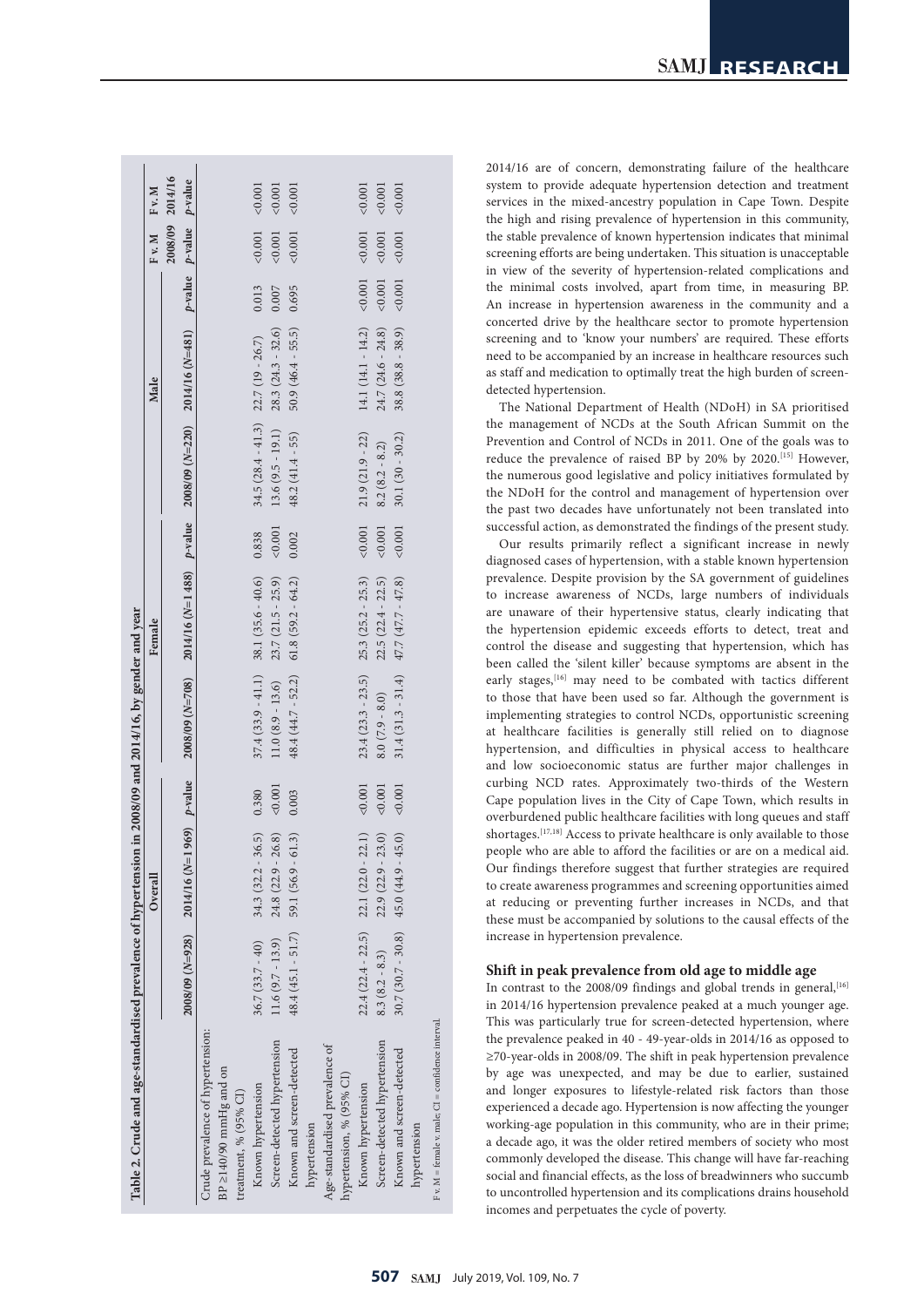| Table 3. Age, gender and year of study adjusted linear regression models for determinants of absolute BP levels* |        |                    | Model 1: SBP       |                 |         | Model 2: DBP       |                    |                 |  |  |
|------------------------------------------------------------------------------------------------------------------|--------|--------------------|--------------------|-----------------|---------|--------------------|--------------------|-----------------|--|--|
|                                                                                                                  |        |                    | 95% CI             |                 |         |                    | 95% CI             |                 |  |  |
|                                                                                                                  | β      | <b>Lower</b> limit | <b>Upper limit</b> | <i>p</i> -value | $\beta$ | <b>Lower limit</b> | <b>Upper limit</b> | <i>p</i> -value |  |  |
| Year of study                                                                                                    | 15.6   | 13.9               | 17.4               | < 0.001         | 11.1    | 10.0               | 12.2               | < 0.001         |  |  |
| Gender (male)                                                                                                    | 1.1    | $-0.7$             | 3.0                | 0.233           | $-0.8$  | $-2.0$             | 0.4                | 0.180           |  |  |
| Age (per 5 years)                                                                                                | 3.3    | 3.1                | 3.6                | < 0.001         | 0.8     | 0.6                | 1.0                | < 0.001         |  |  |
| <b>BMI</b>                                                                                                       | 0.4    | 0.3                | 0.6                | < 0.001         | 0.4     | 0.3                | 0.5                | < 0.001         |  |  |
| Waist circumference                                                                                              | 0.2    | 0.2                | 0.3                | < 0.001         | 0.2     | 0.2                | 0.2                | < 0.001         |  |  |
| Diabetes                                                                                                         | 6.1    | 4.0                | 8.2                | < 0.001         | 2.3     | 0.9                | 3.6                | < 0.001         |  |  |
| Prediabetes                                                                                                      | 4.4    | 2.1                | 6.6                | < 0.001         | 2.4     | 0.9                | 3.8                | < 0.001         |  |  |
| Current smoking                                                                                                  | $-1.9$ | $-3.6$             | $-0.2$             | 0.029           | $-1.6$  | $-2.7$             | $-0.6$             | < 0.001         |  |  |
| Secondary level of education                                                                                     | $-2.3$ | $-4.1$             | $-0.5$             | 0.012           | $-1.0$  | $-2.2$             | 0.1                | 0.090           |  |  |
| or higher                                                                                                        |        |                    |                    |                 |         |                    |                    |                 |  |  |
| Current drinking                                                                                                 | 3.0    | 1.0                | 5.0                | 0.003           | 2.5     | 1.2                | 3.7                | < 0.001         |  |  |
| Past drinking                                                                                                    | $-2.2$ | $-4.6$             | 0.2                | 0.081           | $-0.6$  | $-2.2$             | 0.9                | 0.420           |  |  |

BP = blood pressure; SBP = systolic blood pressure; DBP = diastolic blood pressure; β = beta-coefficient; CI = confidence interval; BMI = body mass index.<br>\*In Table 3, two linear regression models showing the relationship

| Table 4. Age, gender and year of study adjusted multivariate linear regression models for determinants of absolute BP levels* |  |  |  |  |
|-------------------------------------------------------------------------------------------------------------------------------|--|--|--|--|
|-------------------------------------------------------------------------------------------------------------------------------|--|--|--|--|

|                              |        |                    | Model 1: SBP       |            |      | Model 2: DBP       |                    |            |  |  |
|------------------------------|--------|--------------------|--------------------|------------|------|--------------------|--------------------|------------|--|--|
|                              |        |                    | 95% CI             |            |      |                    | 95% CI             |            |  |  |
|                              | ß      | <b>Lower</b> limit | <b>Upper limit</b> | $p$ -value | β    | <b>Lower</b> limit | <b>Upper limit</b> | $p$ -value |  |  |
| Year of study                | 16.0   | 14.2               | 17.7               | < 0.001    | 11.8 | 10.7               | 12.9               | < 0.001    |  |  |
| Gender (male)                | 3.5    | 1.5                | 5.4                | 0.001      | 0.6  | $-0.7$             | 1.8                | 0.37       |  |  |
| Age (per 5 years)            | 2.9    | 2.6                | 3.2                | < 0.001    | 0.7  | 0.5                | 0.9                | < 0.001    |  |  |
| BMI                          | 0.4    | 0.3                | 0.6                | < 0.001    | 0.2  | 0.1                | 0.3                | < 0.001    |  |  |
| Diabetes                     | 4.9    | 2.8                | 7.0                | < 0.001    |      |                    |                    |            |  |  |
| Prediabetes                  | 3.1    | 0.9                | 5.4                | 0.006      |      |                    |                    |            |  |  |
| Secondary level of education | $-2.3$ | $-3.8$             | $-0.8$             | 0.003      |      |                    |                    |            |  |  |
| or higher                    |        |                    |                    |            |      |                    |                    |            |  |  |
| Current drinking             | 3.0    | 1.0                | 5.0                | 0.003      | 3.5  | 2.3                | 4.7                | < 0.001    |  |  |
|                              |        |                    |                    |            |      |                    |                    |            |  |  |

BP = blood pressure; SBP = systolic blood pressure; DBP = diastolic blood pressure; β = beta-coefficient; CI = confidence interval; BMI = body mass index.<br>\*In Table 4, a backward elimination linear regression was done. Th

Similar findings have been reported in developing countries such as China and India. Wang *et al*. [19] reported an increase in hypertension prevalence in China between 1991 and 2011, with the greatest rise (68%) in females aged 35 - 44 years. Similarly, Roy *et al.*<sup>[20]</sup> reported that the highest prevalence of change between 1991 and 2012 in India was in the age group 35 - 44 years. However, these findings contrast with reports in general, where the increase in hypertension has been reported as mostly due to 'an ageing world population',<sup>[16]</sup> with longer life expectancy resulting in increased exposure to risk factors.<sup>[16]</sup> It is unclear from the results of the present study why there was a shift in the peak prevalence of hypertension to middle age, but it may have been due to changes in lifestyle and/or environmental surroundings, including working environments. With regard to the latter, SA has recently been reclassified as a middle- to high-income country by the World Bank,<sup>[21]</sup> suggesting that working conditions may be becoming more stressful. However, the increased burden of disease in younger individuals will increase the load on the healthcare system, and more importantly affect the economy because people affected by the disease are in the prime of their working careers. Efforts aimed at screening therefore need to be intensified in this age group. Regular screening for raised BP could be effective in detecting the disease at an early stage and could possibly be used by management dealing with workloads and responsibilities in stressful work environments.

#### **Risk factors associated with hypertension**

The traditional risk factors for hypertension of obesity and alcohol intake were significantly associated with hypertension in this study, highlighting the influence of urbanisation and other environmental factors on the development of the disease. However, smoking was not positively associated with hypertension, similar to findings in black Africans in Cape Town.[3]

The association of diabetes with hypertension was unsurprising. It underscores the frequent coexistence of these diseases and that, if one is present, the other should be screened for. Lifestyle and cultural norm changes such as decreased physical activity are well known aspects of modern working environments. Similarly, changes in traditional habits of males and females, such as the increase in smoking and drinking among females (and the increase in smoking among males) in the 2014/16 study population, are major factors that fuel the NCD epidemic in developing countries.<sup>[22,23]</sup>

Results from the present study showed alcohol consumption to be positively and smoking inversely associated with BP (both SBP and DBP), but the association with smoking became non-significant after using backward selection in a multivariate selection model, However, the phenomenon of an inverse association between smoking and high BP has also been reported in the 2014 China National Health Survey, where smoking was associated with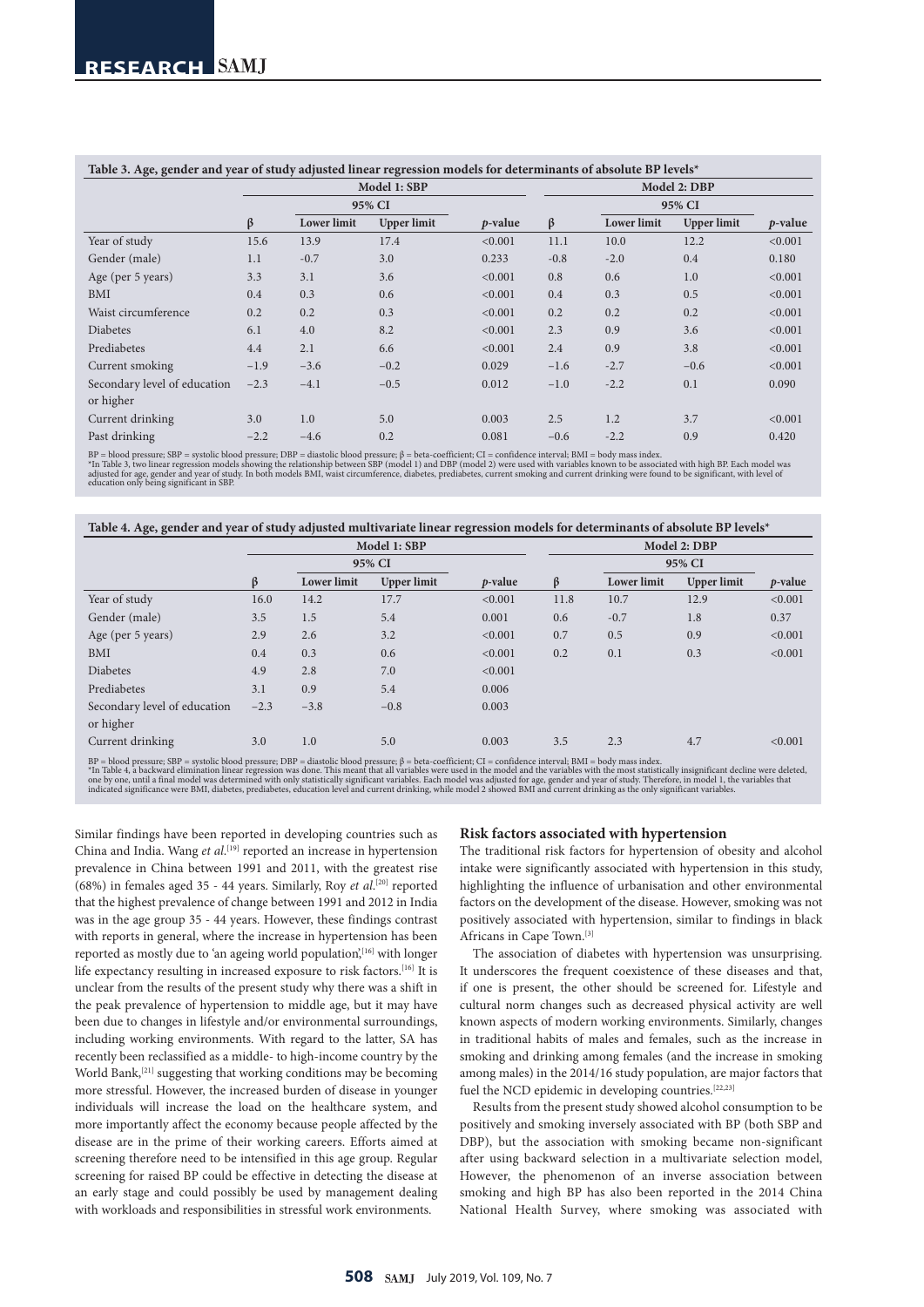|                                                                     | Overall hypertension (N=2 897) |            | Screen-detected hypertension (N=1 852) |            |  |
|---------------------------------------------------------------------|--------------------------------|------------|----------------------------------------|------------|--|
| Variables in each model                                             | OR (95% CI)                    | $p$ -value | OR (95% CI)                            | $p$ -value |  |
| Year                                                                |                                | < 0.001    |                                        | < 0.001    |  |
| 2008/09                                                             | $\mathbf{1}$                   |            | $\mathbf{1}$                           |            |  |
| 2014/16                                                             | $2.83(2.33 - 3.45)$            |            | $4.33(3.29 - 5.69)$                    |            |  |
| Age (years)                                                         |                                | < 0.001    |                                        | < 0.001    |  |
| $20 - 29$                                                           | $\mathbf{1}$                   |            | $\mathbf{1}$                           |            |  |
| $30 - 39$                                                           | $2.46(1.62 - 3.75)$            |            | $2.18(1.37 - 3.48)$                    |            |  |
| $40 - 49$                                                           | $5.65(3.79 - 8.41)$            |            | $4.50(2.89 - 7.02)$                    |            |  |
| $50 - 59$                                                           | $9.55(6.39 - 14.27)$           |            | $5.36(3.40 - 8.44)$                    |            |  |
| $60 - 69$                                                           | $18.27(11.84 - 28.21)$         |            | $8.20(4.95 - 13.60)$                   |            |  |
| $\geq 70$                                                           | 26.46 (16.31 - 42.93)          |            | $14.54(8.2 - 25.80)$                   |            |  |
| Gender                                                              |                                | 0.938      |                                        | 0.110      |  |
| Female                                                              | $\mathbf{1}$                   |            | $\mathbf{1}$                           |            |  |
| Male                                                                | $1.01(0.81 - 1.26)$            |            | $1.24(0.95 - 1.63)$                    |            |  |
| Level of education                                                  |                                | 0.750      |                                        | 0.040      |  |
| Primary or lower                                                    | $\mathbf{1}$                   |            | $\mathbf{1}$                           |            |  |
| Secondary or higher                                                 | $0.75(0.61 - 0.91)$            |            | $0.77(0.60 - 0.99)$                    |            |  |
| Alcohol use                                                         |                                | < 0.001    |                                        | < 0.001    |  |
| Non-drinker                                                         | $\mathbf{1}$                   |            | $\mathbf{1}$                           |            |  |
| Current drinker                                                     | $1.56(1.24 - 1.96)$            |            | $1.81(1.38 - 2.38)$                    |            |  |
| Past drinker                                                        | $0.94(0.72 - 1.23)$            |            | $0.58(0.39 - 0.86)$                    |            |  |
| Tobacco use                                                         |                                | 0.870      |                                        | 0.271      |  |
| Non-smoker                                                          | $\mathbf{1}$                   |            | $\mathbf{1}$                           |            |  |
| Smoker                                                              | $0.87(0.71 - 1.05)$            |            | $0.87(0.68 - 1.11)$                    |            |  |
| <b>BMI</b> category                                                 |                                | < 0.001    |                                        | < 0.001    |  |
| Normal                                                              | $\mathbf{1}$                   |            | $\mathbf{1}$                           |            |  |
| Overweight                                                          | $1.52(1.19 - 1.94)$            |            | $1.45(1.07 - 1.96)$                    |            |  |
| Obese                                                               | $2.56(2.02 - 3.24)$            |            | $2.11(1.57 - 2.84)$                    |            |  |
| Diabetic status                                                     |                                | < 0.001    |                                        | 0.249      |  |
| Normal                                                              | $\mathbf{1}$                   |            | $\mathbf{1}$                           |            |  |
| Prediabetic                                                         | $1.17(0.92 - 1.49)$            |            | $0.98(0.72 - 1.34)$                    |            |  |
| Diabetic                                                            | $2.40(1.88 - 3.07)$            |            | $1.31(0.94 - 1.82)$                    |            |  |
| $OR = odds ratio; CI = confidence interval; BMI = body mass index.$ |                                |            |                                        |            |  |

**Table 5. Age, sex and year of study adjusted ORs (with 95% CIs) for the determinants of overall hypertension and screen-detected hypertension**

lower BP, while cessation of smoking was linked to increased

# hypertension.[16,24]

## **Study strengths and limitations**

The strength of this study is that the two surveys were conducted in the population from the same geographical area, using similar procedures. However, the study has the following limitations: (*i*) it consisted of only two cross-sectional surveys, which prevented reliable assessment of trends; (*ii*) the second study was not a follow-up but rather another cross-sectional study collecting new participants from the area; (*iii*) there was a low proportion of men in the two studies  $(24\%)$ , a common problem in SA research;<sup>[3]</sup> (*iv*) there was no information on high salt intake, which is known to contribute to the development of hypertension; (*v*) although information on hypertension treatment was obtained from participants, control was not evaluated; and (*vi*) hypertension target organ damage was not assessed. The latter precluded the evaluation of hypertension control and optimal management across the two surveys.

# **Conclusions**

Our findings have shown a rightward shift in absolute BP in the SA mixed-ancestry population that translated into a significant increase in the prevalence of hypertension, particularly screen-detected cases, in both males and females over a 7-year period. The traditional risk factors for hypertension of obesity, diabetes and alcohol intake were significantly associated with hypertension in this study, highlighting the influence of urbanisation and other environmental factors on the development of the disease.

A concerted drive on the part of the healthcare sector to increase awareness of hypertension and BP status in this population group is of crucial importance. The severity of hypertension-related complications and the minimal costs involved in measuring BP necessitate screening on a much wider scale than is the case at present, possibly in the workplace as well as in the healthcare environment, to manage and prevent the cardiovascular diseases that result from hypertension.

#### **Declaration.** This study formed part of SFGD's PhD degree.

**Acknowledgements.** We thank the Bellville South (Ward 9) community for their participation in 2008/09 and 2014/16 and their community health forum for supporting the present study.

**Author contributions.** SFGD: drafting of the article, statistical analysis, interpretation of data and writing the discussion. TEM: conceptualisation,